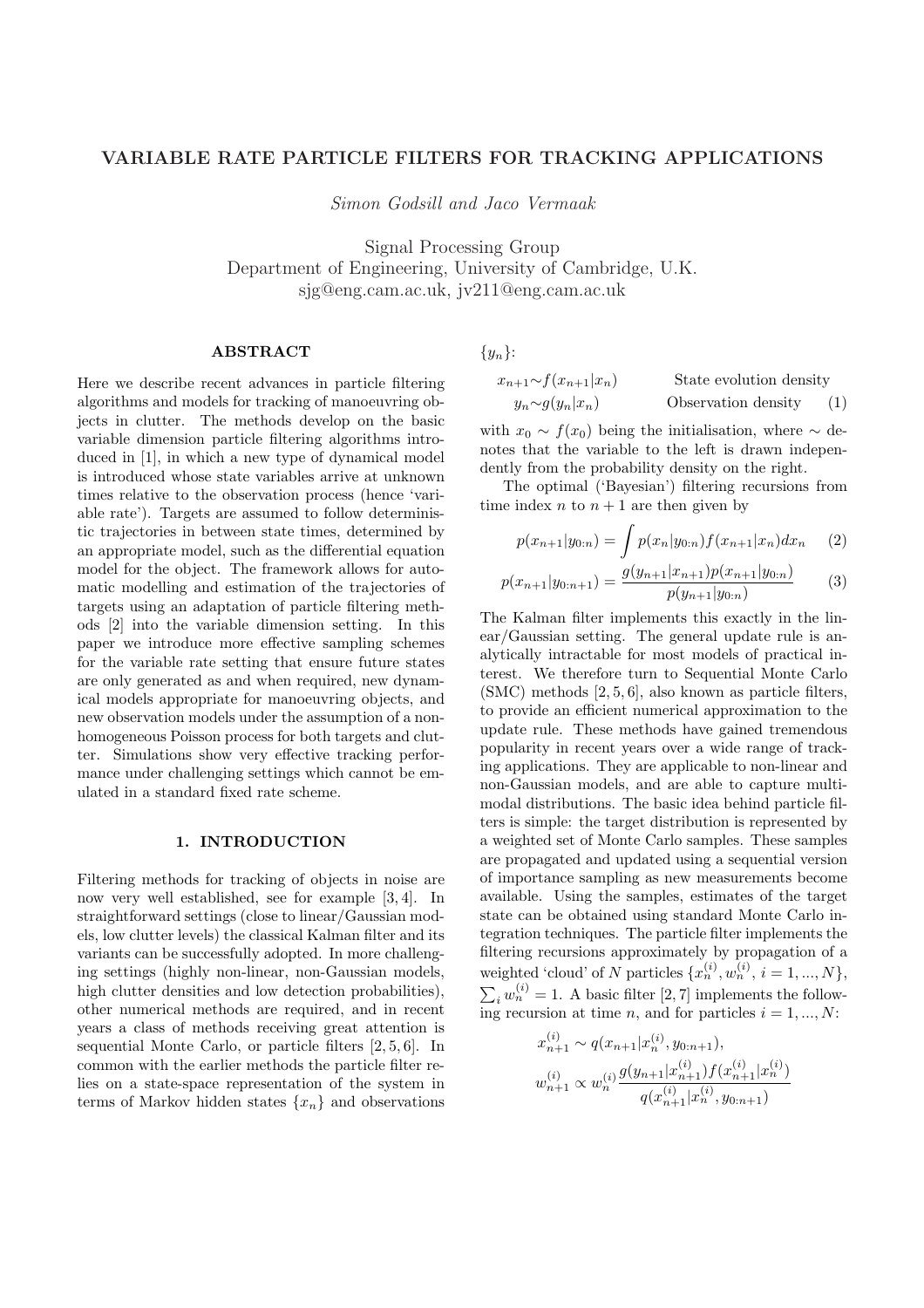where  $q()$  is a specially designed proposal density, and this is usually followed at some time steps by a resampling operation that selects the particles according to their weights and then resets weights to 1/N.

There are now many applications of particle filters in the tracking arena, see e.g. [8]. Most of these applications apply particle filtering to fairly simple (typically linear) dynamical models with more or less elaborate observation models, including sometimes multiple targets and/or random clutter. In this paper we develop strategies based upon a variable rate state arrival process. The material takes as its basis the variable dimension particle filters and modelling framework introduced in [1], in which target states are allowed to arrive at different and unknown rates compared with the observation process. In this way the models are able to model parsimoniously the various turning/straight, smooth/non-smooth manoeuvres of an object. The basic particle filtering techniques required and basic tracking models were proposed in [1], and here we develop these further in several ways, by incorporation of: more efficient sampling schemes for the state process; specialised deterministic resampling methods; new variable rate dynamical models within an intrinsic coordinate system for the motion of manoeuvring targets; observation models are proposed based upon a Poisson assumption for both targets and clutter (in this way the data association problem in standard tracking work is avoided altogether and large numbers of clutter points/low target detection probabilities may readily be dealt with). We believe the new Poisson observation models adopted are closely related to those proposed in [9], although the derivation and exposition here are more straightforward. Simulations are presented for challenging scenarios with many clutter points and highly manoeuvrable targets, demonstrating the robustness of the variable rate filters compared with their more standard fixed rate counterparts.

# 2. VARIABLE RATE MODEL

The variable rate state is defined as as  $\mathbf{x}_k = (\theta_k, \tau_k)$ , where  $k \in \mathbb{N}$  is the discrete state index,  $\tau_k \in \mathbb{R}^+$  denotes the state arrival time, and  $\theta_k$  denotes the vector of variables necessary to parameterise the target state (see [1]). Commonly they will include position, velocity, heading, etc., variables. We will assume that the variable rate state sequence follows a Markovian process such that successive states are independently drawn as follows

$$
\mathbf{x}_k \sim f(\mathbf{x}_k|\mathbf{x}_{k-1}) = f_{\boldsymbol{\theta}}(\boldsymbol{\theta}_k|\boldsymbol{\theta}_{k-1}, \tau_k, \tau_{k-1}) f_{\tau}(\tau_k|\tau_{k-1}).
$$
\n(4)



Fig. 1. Standard fixed rate representation (top) and variable rate representation (bottom)

The Markovian assumption is convenient for presentation, but can easily be relaxed if the models require it. See Fig. 2 for a comparison of the variable rate model with the fixed rate model. In the fixed rate model, trajectories are parameterised in terms of a state variable per time point, even when a very smooth and unvarying manoeuvre is being executed. The variable rate model, through a suitable choice of dynamical model, parameterises smooth straight sections with only a few state points, while rapid manoeuveres require more closely spaced states. We will denote by  $y_n$  the vector of measurements, with  $n \in \mathbb{N}$  the discrete measurement time index, as above. The rate of the measurement process will typically (but not necessarily) be higher than that of the state process. In our variable rate setting the observation functions are specified in terms of a 'neighbourhood'  $\mathcal{N}_n$  of state indices defining the dependence structure of the data. The data are then assumed drawn independently from a density function conditional on the neighbourhood of state points  $\mathcal{N}_n$ :

$$
\mathbf{y}_n \sim g(\mathbf{y}_n | \{\mathbf{x}_k : k \in \mathcal{N}_n\}) = g(\mathbf{y}_n | \mathbf{x}_{\mathcal{N}_n}).
$$
 (5)

Note that the neighbourhood is a deterministic function of the time *n* and state sequence  $\mathbf{x}_{1}$ .... This is quite a general formulation that encompasses many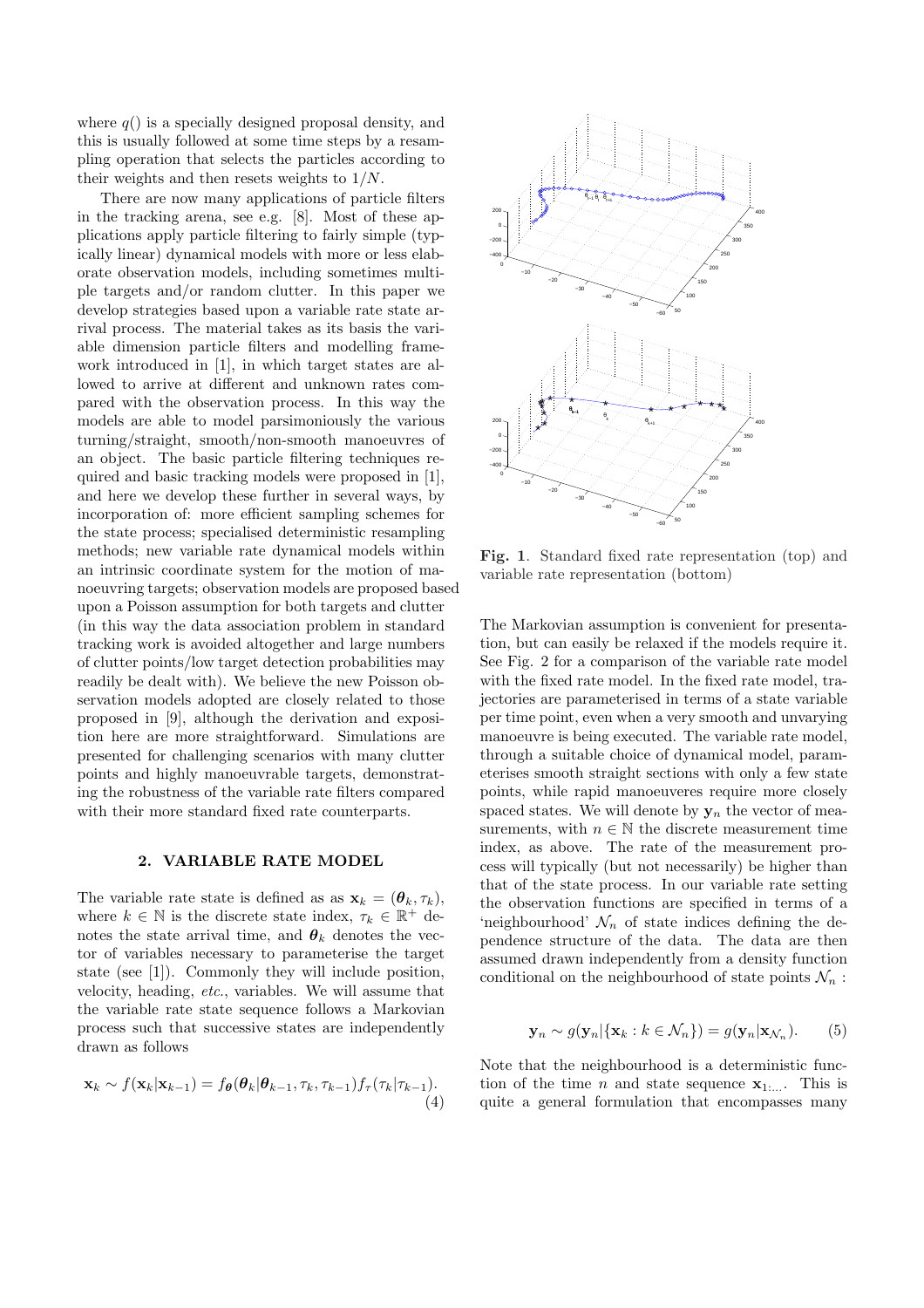Bayesian models. Typically the likelihood is calculated as  $g(\mathbf{y}_n|\hat{\theta}_n(\mathbf{x}_{\mathcal{N}_n}))$ , where  $\hat{\theta}_n(\mathbf{x}_{\mathcal{N}_n})$  is a deterministic function of  $\mathbf{x}_{\mathcal{N}_n}$ . We will propose specific examples of both dynamical models and observation functions in a later section.

### 3. VARIABLE RATE STATE ESTIMATION

The objective will be to estimate recursively the sequence of variable rate state points as the measurements become available. All the information concerning the variable rate state sequence is contained in its conditional probability distribution. In keeping with the standard filtering nomenclature this conditional distribution will be referred to as the variable rate filtering distribution, defined as

$$
p(\mathbf{x}_{1:k_n^+}|\mathbf{y}_{1:n}),\tag{6}
$$

where  $\mathbf{y}_{1:n} = (\mathbf{y}_1 \cdots \mathbf{y}_n)$  is the sequence of available measurements up to time index n and  $\mathbf{x}_{1:k} = (\mathbf{x}_1 \cdots \mathbf{x}_k)$ denotes a sequence of k hidden state variables;  $k_n^+$  denotes the index of the state variable having largest time index  $\tau_k$  within all neighbourhoods  $\mathcal{N}_1$  through  $\mathcal{N}_n$ , i.e.

$$
k_n^+ = \{ k \in \mathcal{N}_{1:n} : \tau_k > \tau_l, \forall l \in \mathcal{N}_{1:n}, l \neq k \} \tag{7}
$$

where  $\mathcal{N}_{1:n} = \bigcup_{k=1}^{n} \mathcal{N}_k$ . Note that  $k_n^+$  is a random variable that depends deterministically on the sequence of  $x_k$  values.

The variable rate filtering distribution has variable dimension support since  $k_n^+$  itself is a random variable (to be estimated along with the hidden state sequence). Hence the problem can be considered as one of dynamical model uncertainty as well as parameter estimation.

For a recursive inference procedure we require an update rule of the form

$$
p(\mathbf{x}_{1:k_{n-1}^{+}}|\mathbf{y}_{1:n-1}) \xrightarrow{\mathbf{y}_n} p(\mathbf{x}_{1:k_n^{+}}|\mathbf{y}_{1:n}),
$$
 (8)

i.e. once a new measurement is received, the variable rate filtering distribution at the previous time step is incrementally updated to yield the new variable rate filtering distribution at the current time step. Using Bayes' theorem and the modelling assumptions of the variable rate model, the new variable rate filtering distribution can be related to that at the previous time step by

$$
p(\mathbf{x}_{1:k_n^+}|\mathbf{y}_{1:n})
$$
  
 
$$
\propto g(\mathbf{y}_n|\mathbf{x}_{\mathcal{N}_n}) \frac{p(\mathbf{y}_{1:n-1}|\mathbf{x}_{1:k_n^+})}{p(\mathbf{y}_{1:n-1}|\mathbf{x}_{1:k_{n-1}^+})}
$$
  

$$
f(\mathbf{x}_{k_{n-1}^+ + 1:k_n^+}|\mathbf{x}_{k_{n-1}^+}) p(\mathbf{x}_{1:k_{n-1}^+}|\mathbf{y}_{1:n-1}).
$$

The first term in the above expression is the observation likelihood, whereas the third term denotes a repeated application of the variable rate state evolution model in (4) to complete the local neighbourhood for the new measurement  $y_n$ , defined as

$$
f(\mathbf{x}_{k:k+L}|\mathbf{x}_{k-1}) = \prod_{l=k}^{k+L} f(\mathbf{x}_l|\mathbf{x}_{l-1}).
$$
 (9)

It is worthwhile to note that the second term, the ratio of likelihoods, will be unity in many cases, since the addition of states  $\mathbf{x}_{k_{n-1}+1:k_n^+}$  will not alter the neighbourhood structures for data points  $y_{1:n-1}$  and hence the ratio of likelihoods is one. In practice this can be ensured for all of the models of interest here by a suitable definition of the neighbourhood structure. We will assume in all future calculations that neighbourhoods are constructed in this way so that future states beyond  $k_{n-1}^+$  cannot alter the neighbourhood structure for  $y_{n-1}$ , and the update equation then simplifies to

$$
\begin{split} &p(\mathbf{x}_{1:k_n^+}|\mathbf{y}_{1:n})\\ &\propto g(\mathbf{y}_n|\mathbf{x}_{\mathcal{N}_n})f(\mathbf{x}_{k_{n-1}^+ + 1:k_n^+}|\mathbf{x}_{k_{n-1}^+})p(\mathbf{x}_{1:k_{n-1}^+}|\mathbf{y}_{1:n-1}). \end{split}
$$

This sequential update rule is similar in form to that for standard state-space models, comprising a likelihood and a dynamic component. There is, however, a very important difference: owing to the form of the variable rate model the number of state points required to represent any section of the target trajectory is an unknown random variable. This will play an important role in the development of efficient numerical techniques to implement the update.

The basic form of the particle filter required for this task is as in [1], summarised here for convenience. Assuming that we have a set of weighted samples approximately distributed according to the variable rate filtering distribution at the previous time step, *i.e.* 

$$
\{\mathbf x_{1:k_{n-1}^+}^{(i)},w_{n-1}^{(i)}\}_{i=1}^N\sim p(\mathbf x_{1:k_{n-1}^+}|\mathbf y_{1:n-1}),
$$

the particle filter update step proceeds as below when a new measurement becomes available, for each  $i =$ 1, ..., N:

$$
\label{eq:1} \begin{split} \mathbf{x}^{(i)}_{k_{n-1}^++1:k_n^+} &\sim q(\mathbf{x}_{k_{n-1}^++1:k_n^+}|\mathbf{x}^{(i)}_{k_{n-1}^+},\mathbf{y}_n)\\ & w^{(i)}_n \propto w^{(i)}_{n-1}\frac{g(\mathbf{y}_n|\mathbf{x}^{(i)}_{\mathcal{N}_n})f(\mathbf{x}^{(i)}_{k_{n-1}^++1:k_n^+}|\mathbf{x}^{(i)}_{k_{n-1}^+})}{q(\mathbf{x}^{(i)}_{k_{n-1}^++1:k_n^+}|\mathbf{x}^{(i)}_{k_{n-1}^+},\mathbf{y}_n)}, \end{split}
$$

and as before resampling may be carried out as and when required, resetting the weights to  $1/N$ .  $q()$  is any appropriate proposal function which can sequentially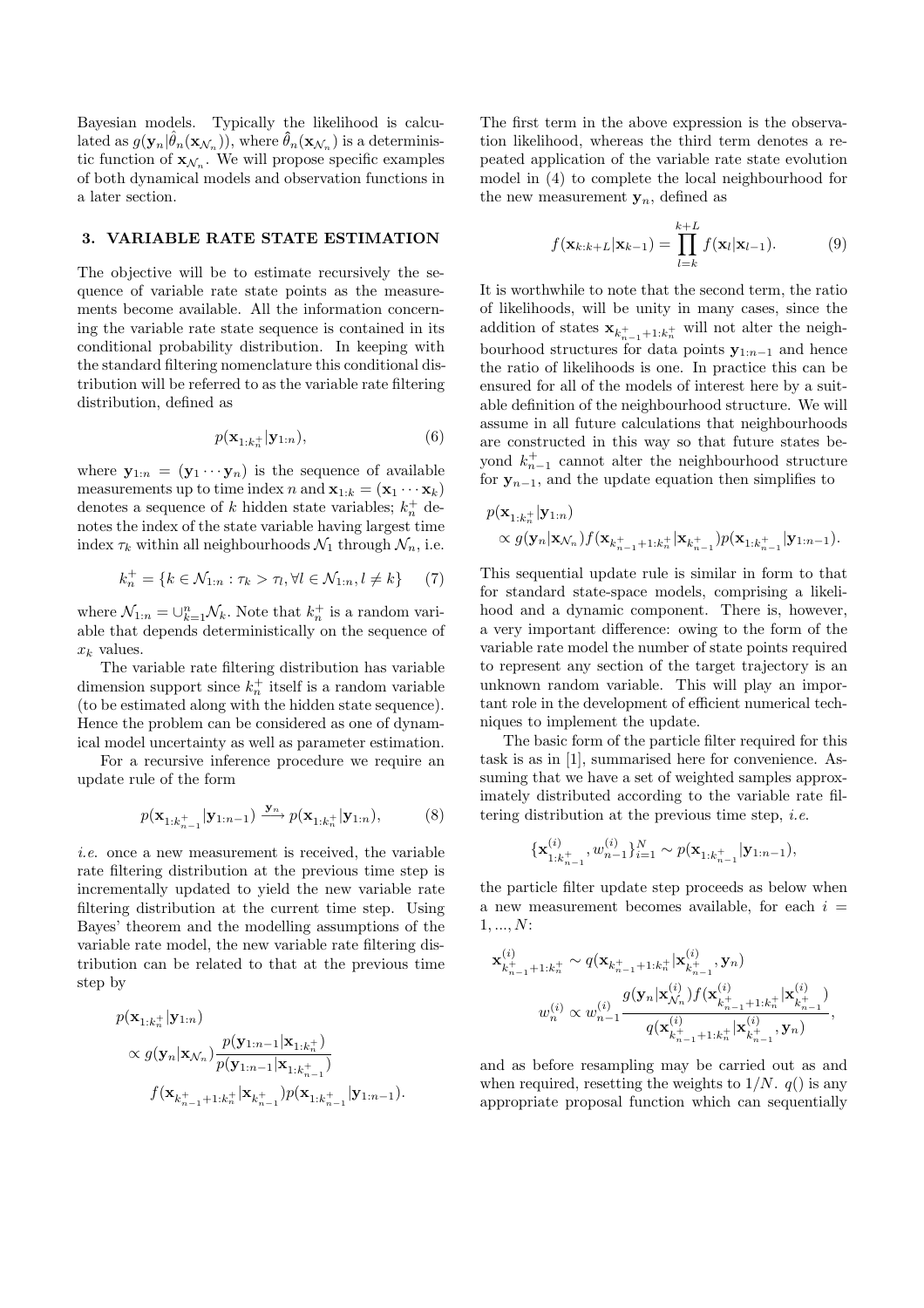generate new state points conditional on previous ones. Note that the proposal mechanism involves repeatedly increasing the number of state points until the neighbourhood for time  $n$  is complete, i.e. the observation likelihood can be evaluated. In the examples here, we set  $q()$  equal to the dynamical model for the variable rate states, i.e. (9).

The resulting set of weighted samples will then be approximately distributed according to the new variable rate filtering distribution, i.e.

$$
\{\mathbf x_{1:k_n^+}^{(i)}, w_n^{(i)}\}_{i=1}^N \sim p(\mathbf x_{1:k_n^+}|\mathbf y_{1:n}).
$$

In this paper we present two modifications to the basic algorithm above:

Deterministic resampling. In order to retain greater diversity in the particle population, particles are deterministically replicated at each time step (see [6] for general discussion of this issue). Specifically, if a particle has weight  $w_n$  greater greater than  $1/N$ , then we assign a multiplicity  $m = |Nw_n|$  to that particle, and a weight  $w_n/m$ . If a particle has weight  $w_n$  less than  $1/N$ , we preserve it in the particle set with a multiplicity of 1, and retaining its own weight  $w_n$ . This procedure preserves exactly the same representation of the filtering density, but maintains some lower weight particles that would normally be resampled out. Of course, such a procedure can lead to (at most) a doubling of the number of particles at each time step, and so a further pruning stage is included that preserves only the N highest weighted particles in the filter following the update to the next time step.

State regeneration. This addresses an inefficiency in the basic filter, since state times  $\tau_k, k \in \mathcal{N}_n$  are often well in the future (i.e. significantly greater than  $n$ ). In the basic filter above these state points are never regenerated and can attain very low weights at some point in the future if they are not consistent with new data points. We address this by allowing for regeneration of these future state points at each time  $n$ . There are several correct ways to achieve this, but we have settled on one effective procedure. In essence we attempt to regenerate any part of the state that does not affect the current (or previous) likelihood functions  $g(\mathbf{y}_n|\mathbf{x}_{\mathcal{N}_n})$ . Typically this will involve regenerating one or more future  $\tau_k$  values, conditional upon the sequence of values  $\theta_{1:n}$  used in likelihood computation. To see how this works, consider augmenting the variable rate state at time *n* with the value of  $\hat{\theta}_n(\mathbf{x}_{\mathcal{N}_n}),$ i.e. the state becomes  $\{\mathbf{x}_{\mathcal{N}_n}, \hat{\theta}_n(\mathbf{x}_{\mathcal{N}_n})\}$ . Now, suppose that some parts of  $x_{\mathcal{N}_n}$  are 'redundant' in the sense that they can be modified without changing the values of  $\hat{\theta}_{1:n}$ . We can then resample these elements according to  $p(\mathbf{x}_{\mathcal{N}_n}|\hat{\theta}_{1:n}, \mathbf{x}_{\mathcal{N}_{1:n-1}}, \mathbf{y}_{1:n}) = p(\mathbf{x}_{\mathcal{N}_n}|\hat{\theta}_{1:n}, \mathbf{x}_{\mathcal{N}_{1:n-1}})$ 



Fig. 2. Intrinsic coordinate system

(a degenerate distribution in general) and the particle weights remain unchanged as before, since this can be regarded as a very simple Markov chain transition kernel of the type described in [10]. Furthermore, since high weighted particles have a multiplicity greater than 1 (see above), some degree of stratification is often possible, since different particles can be drawn from different regions of the probability distribution.

# 4. VARIABLE RATE TRACKING MODELS

A new dynamical model appropriate for manoeuvring objects under the variable rate model is proposed, based on an intrinsic coordinate system. In an intrinsic coordinate system applied forces can be represented relative to the heading of the object, rather than relative to the more standard Cartesian or polar fixed coordinate frame. This we postulate is a more realistic representation of the thrusts applied when turning a vehicle. Distance travelled along the path of motion is denoted s, while angle of the path relative to horizontal is denoted  $\psi$ . Accelerations tangential to and perpendicular to the motion are then given in Fig. 2.In the variable rate model we now assume that a piecewise constant thrust, relative to the direction of heading, is applied between any two times  $\tau_k$  and  $\tau_{k+1}$ , with tangential component  $T_T$  and perpendicular component  $T_P$ . A resistance term  $\lambda \frac{ds}{dt}$ , assumed to apply in the opposite direction to the heading adds some damping to the system. Resolving forces tangentially and perpendicularly:

$$
T_T = \lambda \frac{ds}{dt} + m \frac{d^2s}{dt^2}
$$

$$
T_P = m \frac{ds}{dt} \frac{d\psi}{dt}
$$

These equations are readily integrated to give equations for  $s(t)$  and  $\psi(t)$  during any time period with fixed thrusts  $T_T$  and  $T_P$ , from which the cartesian position  $x(t)$  can be obtained by numerical integration for any time t between  $\tau_k$  and  $\tau_{k+1}$ .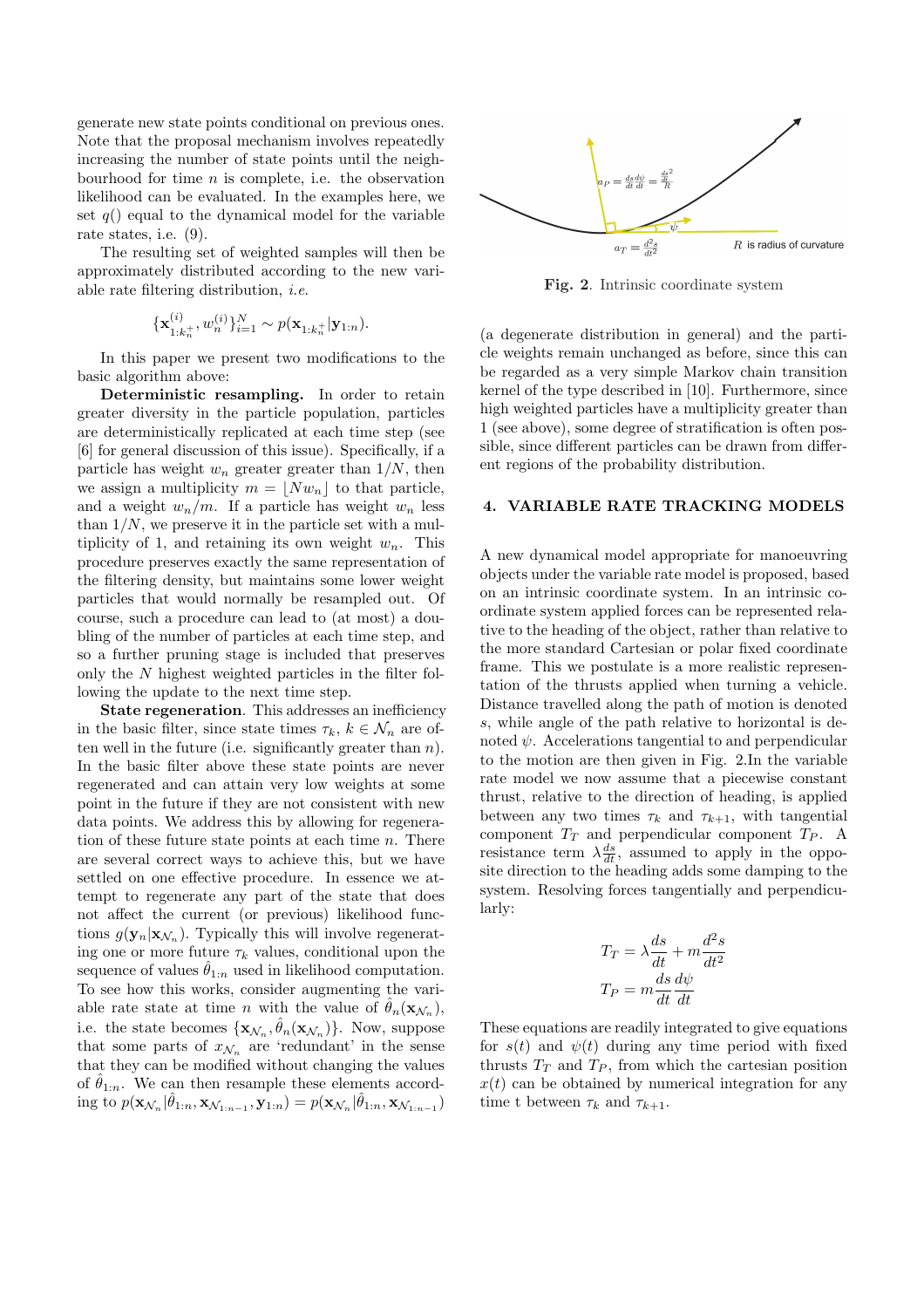

Fig. 3. Example trajectories simulated from the intrinsic coordinate model

We thus have the variable rate state variables as follows:

$$
\theta_k = [T_{T,k}, T_{P,k}, v(\tau_k), \psi(\tau_k), x(\tau_k)]
$$

from which the position, speed and angle at any time between  $\tau_k$  and  $\tau_{k+1}$  may be obtained deterministically. This implies that the variable rate neighbourhood structure for this model need contain only one element, i.e.  $\mathcal{N}_t = \{k; \tau_k \leq t, \tau_{k+1} > t\}.$ 

To complete the dynamical model we specify the distribution of thrusts in the time interval  $\tau_k$  to  $\tau_{k+1}$ :

$$
T_{T,k} \sim N(\mu_T, \sigma_T^2), \ T_{P,k} \sim N(0, \sigma_P^2)
$$

and the distribution of time points:

$$
\tau_{k+1} - \tau_k \sim G(\alpha_\tau, \beta_\tau)
$$

where  $N$  is the normal and  $G$  is the gamma distribution.

Some example trajectories from the model are shown in Fig. 3, showing the clear ability of the model to generate elaborate manoeuvres.

Many possible observation models are available for this dynamical model, and we have explored several. In order to test a challenging non-Gaussian case, we adopt here a Poisson target model with independent Poisson clutter observations. The number of measurements from the target at each time point are assumed drawn randomly from a Poisson distribution having mean  $\lambda_T$ . Each such target measurement spatially then has a Gaussian distribution centered on the true position. Random clutter measurements are also included, having mean number  $\lambda_C$  and uniform spatial distribution. See [9] for a very similar model for extended

object tracking. The model for the measurements is then:

$$
y_{n,i} \sim \begin{cases} N(x_n, \sigma_y^2), & \text{target measurement} \\ U_R, & \text{clutter measurement} \end{cases}
$$

where  $U_R$  is the uniform distribution over the region of surveillance  $R$ . Under these assumptions it can be shown from the properties of Poisson point processes that

$$
g(\mathbf{y}_n|x_n) \propto \Pi_{i=1}^{N_n} \lambda_{yc}(y_{n,i}),
$$
  

$$
\lambda_{yc}(y) = \lambda_T N(y|\mathbf{x}_n, \sigma_y^2 I) + \lambda_C U_R
$$

where  $N_n$  is the total number of measurements at time index *n*. This model thus avoids any explicit treatment of the data association problem inherent in many tracking scenarios, but can potentially handle very high clutter densities.

#### 5. RESULTS

We have experimented successfully in various different scenarios. To demonstrate this in one representative case, see the following example. Here we have a surveillance region of size  $2000 \times 2000$ , clutter parameter  $\lambda_C = 20$  (i.e. an average of 20 clutter points per time point) and target mean  $\lambda_T = 0.7$ , i.e. the target is often unobserved, and with observation parameter  $\sigma_u = 40$ . A manoeuvring target is generated using the intrinsic dynamic model with  $m = 500, \lambda = 0.3$ ,  $\mu_T = 50$ ,  $\sigma_T = 50$  and  $\sigma_P = 1000$ . The data and results are summarised in Fig. 4. Note that the target appears almost buried in clutter, but the variable rate filter is able to track its manoeuvres successfully. A more detailed analysis shows that the filter is able to maintain many feasible hypotheses when the data is ambiguous. By contrast the corresponding fixed rate filter is unable to follow the trajectory and loses track. Although it has the same intrinsic model for the dynamics, it is unable to track the sustained turning manoeuvres from the variable rate model.

### 6. ACKNOWLEDGEMENTS

The authors acknowledge the suggestion of a Poisson observation model for extended targets by Kevin Gilholm and David Salmond, and helpful discussion with Simon Maskell, all at QinetiQ UK. The work of both authors was partially supported by QinetiQ Contract CU006 0000014890 under the Weapon, Platform and Effectors domain of the MOD UK research programme, and that of Godsill by the UK Government's Data and Information Fusion DTC.